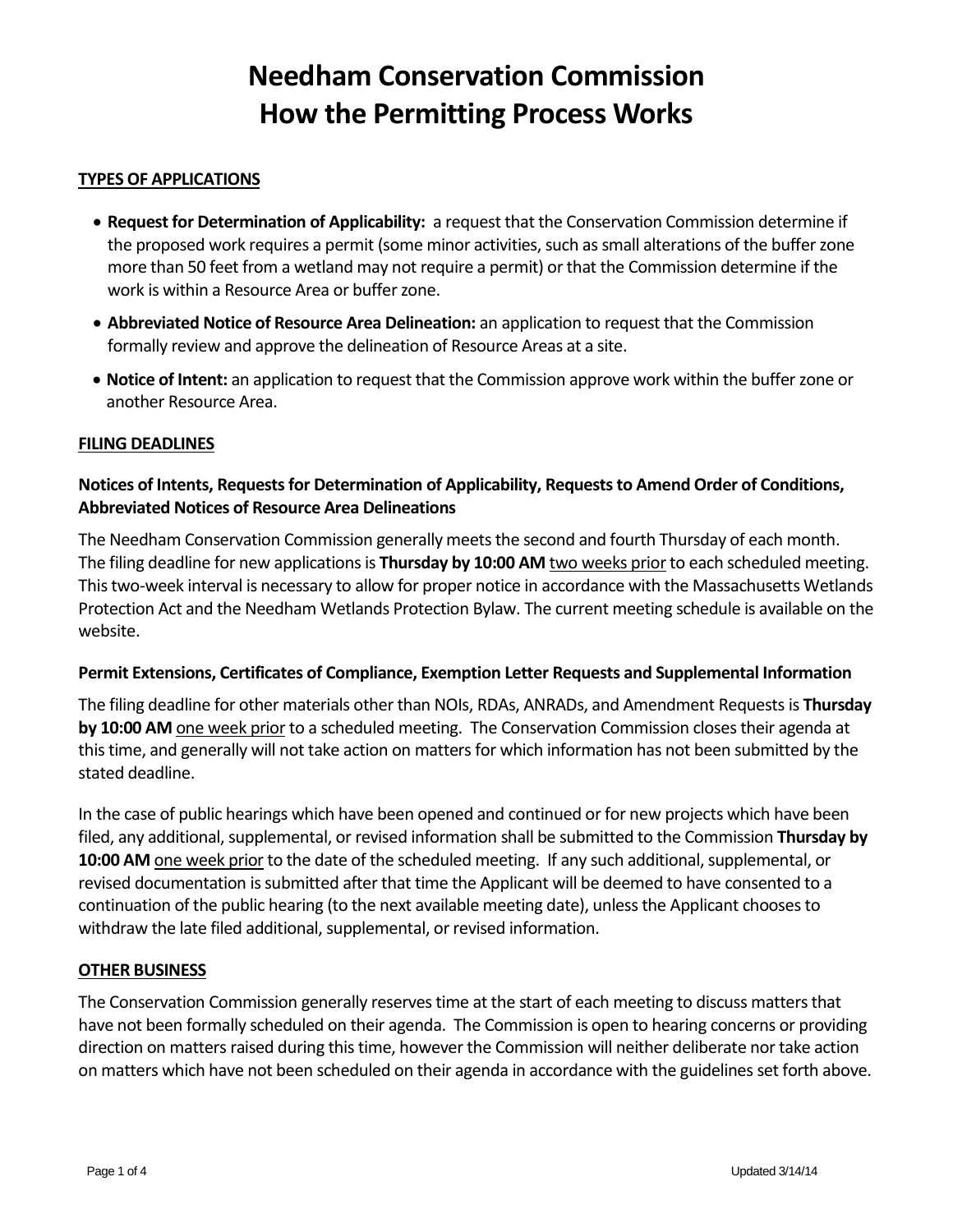## **PREPARING YOUR PERMIT APPLICATION**

## **Certified Abutters List Requests**

A certified abutters list should be requested through the Conservation Department in writing at least one week prior to the filing deadline for Notices of Intents, Requests for Determination of Applicability, Requests to Amend Order of Conditions and Abbreviated Notices of Resource Area Delineations. Certified abutters lists must be included within the permit application submittal to be considered a complete application.

## **Applicant's Responsibility**

It is the Applicant's responsibility to prepare and file a complete and correct application that accurately describes the site and the work proposed. The Applicant must also demonstrate, through the plans and information submitted to the Commission, that the work proposed meets the Performance Standards established under the Wetlands Protection Act and the Needham Bylaw. *The Bylaw Regulations provide more protection for wetlands than do the State Regulations. Under the Needham Bylaw, projects that alter a wetland or the land within 25 feet of a wetland (or within 50 feet of a wetland where the Buffer Zone provides wildlife habitat) are not permitted without a Waiver.*

A project that does not meet the performance standards may only be permitted if the Commission grants a waiver from strict compliance with the regulations (for example, any work actually within a wetland requires a waiver). The application must show that (a) such action would serve a substantial public interest; (b) such action is required for compliance with the Massachusetts Contingency Plan (MCP); (c) strict compliance would result in severe economic hardship greater in magnitude than the public interest to be served; or (d) a credible expert has demonstrated that the Resource Area does not protect the public interests [the Commission requires a written statement from the credible expert (typically a qualified wetlands scientist) to evaluate if performance standard (d) has been met]. The Commission must then determine that: (a) there are no practicable alternatives to the proposed action; (b) alteration of the resource area has been minimized to the greatest extent practicable; and (c) compensatory or mitigating measures are taken, even at an off-site location, to protect the public interest in the protected Resource Area to be removed, filled, dredged, built upon, or altered.

## **Permit Application Filing Process**

- 1. Complete the DEP (Department of Environmental Protection) Notice of Intent or Request for Determination of Applicability Forms.
- 2. Complete the Needham Application Form and Checklist.
- 3. Obtain a Certified List of Abutters within 300 feet of the property, and an Assessor's map showing these abutters (contact the Conservation Office to initiate this process).
- 4. Prepare a complete filing package containing this information and all plans and supporting documents required by the Needham Checklist and DEP regulations.
- 5. Determine the WPA and Bylaw filing fees. Separate checks should be submitted for the town's portion of the WPA fee and the Bylaw fee. Waiver fees, if applicable, should be paid with a separate check.
- 6. Although not required, it is strongly suggested that Applicants meet with the staff of the Conservation Department to review the application for completeness, before moving on to Steps 7 and 8.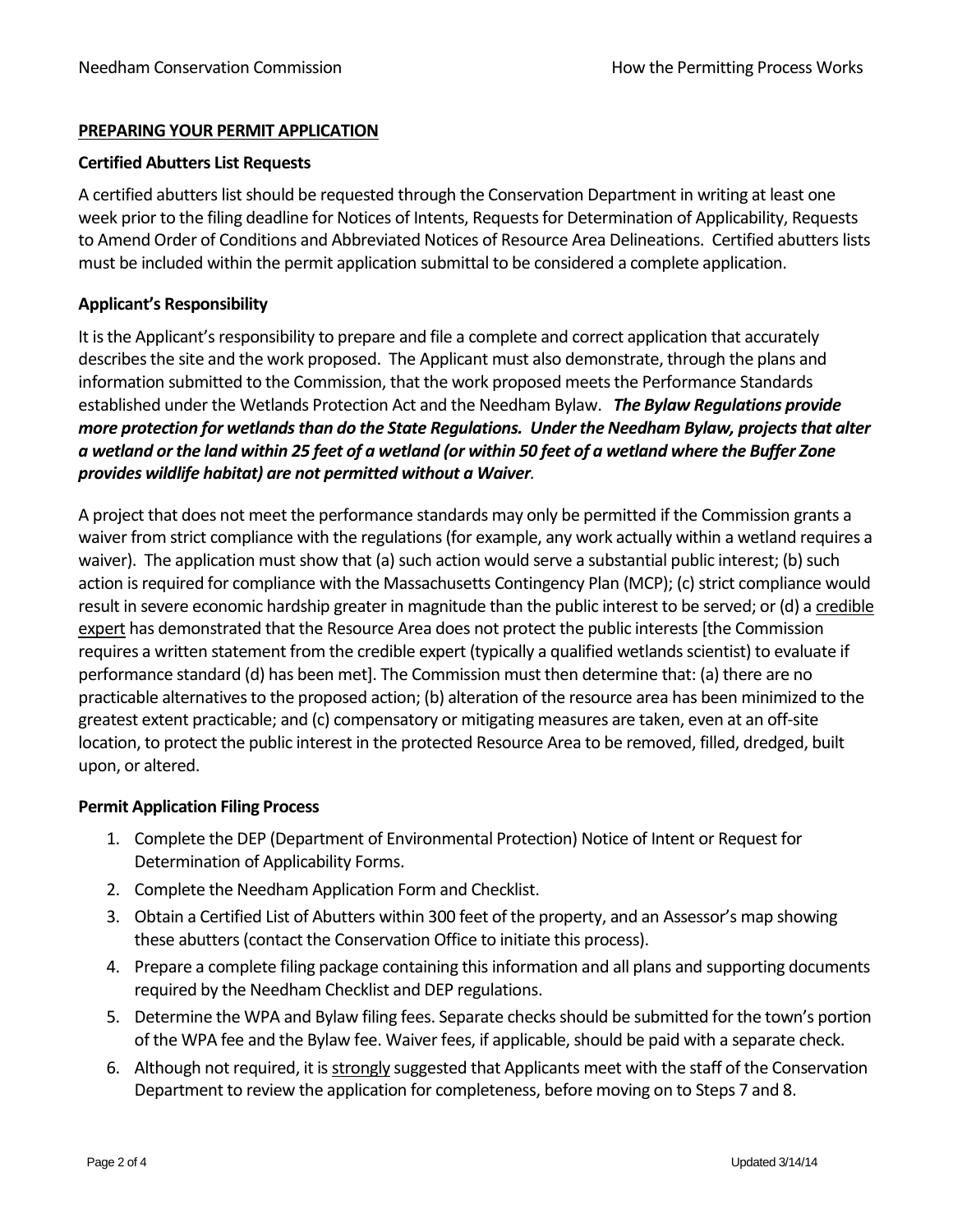- 7. Send 1 copy of the entire application package to DEP Northeast Regional Office (by certified mail or via eDEP). **Note: The State portion of the filing fee required by the Wetlands Protection Act is sent to a lock box in Boston as indicated on the WPA Forms.**
- 8. Send 9 paper copies and one electronic copy (in PDF format) of the entire package to the Conservation Commission (by hand or certified mail). All plans should be submitted in folded, not rolled, format.
- 9. Send one copy of the application (in paper or electronic format) to each of the Board of Selectmen, the Planning Board, the Board of Health, and the Building Inspector (by hand or certified mail).
- 10. Upon receipt of the complete application by the Conservation Department, the Applicant will be advised of the date and time of the public hearing.
- 11. Send notification to all abutters including the date and time of the public hearing (by certified mail). By signing the application forms, the Applicant then certifies that all abutters have been duly notified. A separate Affidavit of Service in **NOT** required unless abutter notifications are delivered by hand. A copy of the abutter notification must be included with the application to be considered complete.

# **When an Application is Received and is Determined to be Complete:**

- 1. DEP issues a File Number.
- 2. The Conservation Commission schedules a Public Hearing.
- 3. The Conservation Commission posts a public notice in the Needham Times (at the expense of the Applicant), at least 1 week before the hearing.

#### **What Happens Next?**

- 1. The Commission opens the Public Hearing (within 21 days of receiving a complete application) and takes testimony from the Applicant and any interested parties.
- 2. The Commission may continue the hearing and request additional information, revisions to plans, etc.
- 3. If an Applicant submits revised plans or additional information, 9 copies are required and must be submitted 1 week before the hearing. One copy of supplemental/revised information should also be submitted to DEP.
- 4. The Commission closes the Public Hearing when all information needed to evaluate the application has been received.
- 5. The Commission issues an Order of Conditions within 21 days of closing the hearing approving the project **IF** the Commission can make the finding that the work meets the regulatory performance standards and can be conditioned to protect the interests of the Wetland Protection Act and the Needham Wetlands Protection Bylaw.

## **When Can I Start Work?**

- 1. There is a 10-day appeal from the date the Determination of Applicability or Order of Conditions is issued (any individual abutter or 10 residents of Needham may appeal the Commission's decision);
- 2. Work cannot start until the Order is recorded at the Norfolk Registry of Deeds and documentation is provided to the Commission; and
- 3. Work cannot start until any pre-construction Conditions have been met.